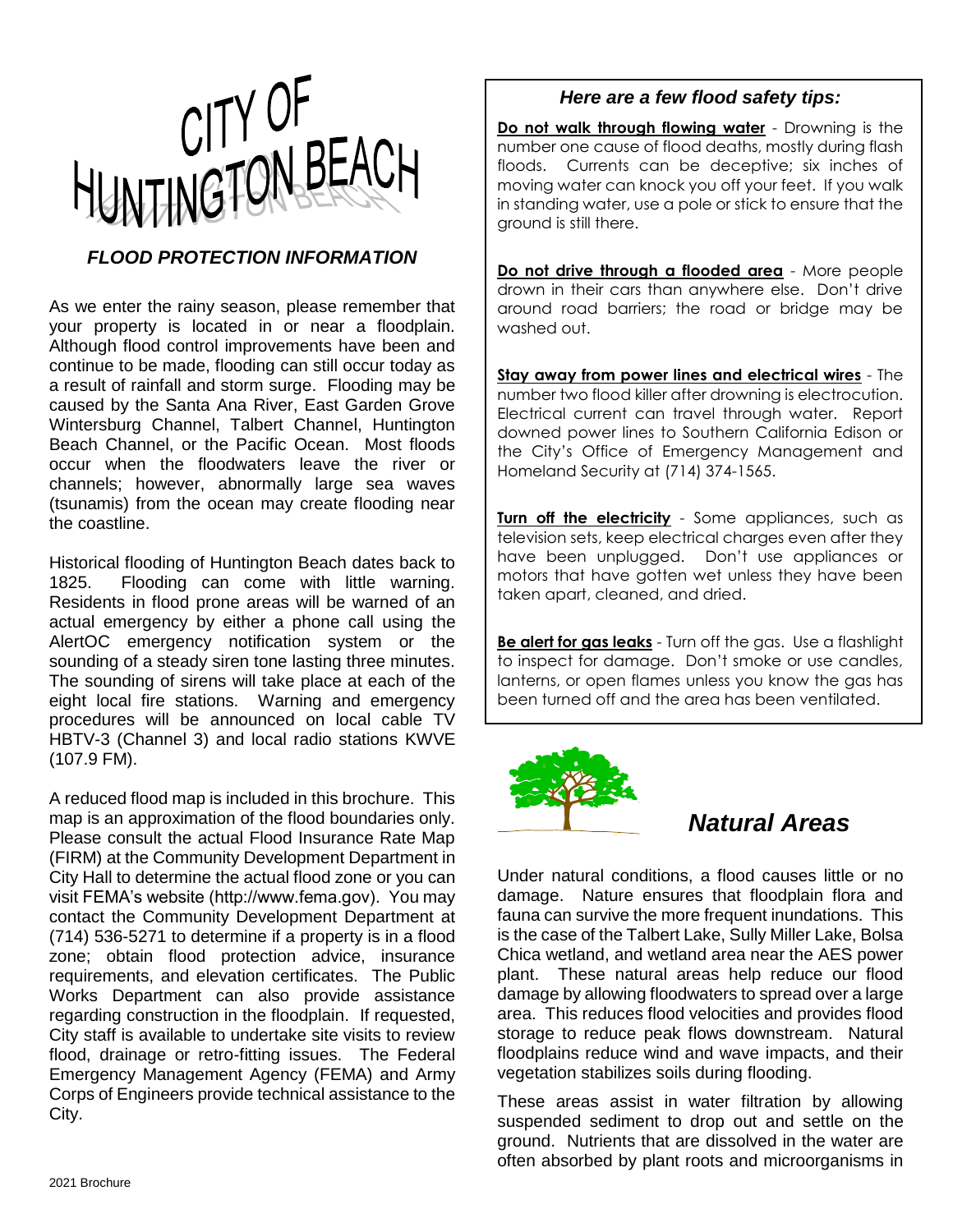the soil. Other pollutants stick to soil particles. This filtration system removes much of the water's nutrient and pollutant load by the time it leaves these natural areas.



## *Flood Insurance*

During the life of a 30-year mortgage there is a 26% chance of experiencing a flood. Homeowner's insurance policies do not cover damage from floods. Because Huntington Beach participates in the National Flood Insurance Program (NFIP) and Community Rating System (CRS), you can purchase a separate flood insurance policy at a reduced rate. This insurance is backed by the Federal government and is available to everyone, even for properties that have been flooded. There is a 30-day waiting period before NFIP coverage takes effect. If you don't have flood insurance, talk to your insurance agent.

Some people have purchased flood insurance because it was required when they got a mortgage or home improvement loan. Insurance is available for tenants to protect their personal property against flood loss and to property owners with older mortgages that do not require it. Double check that your building coverage is adequate and make sure you have contents coverage because usually these policies just cover the building's structure and not contents. Flood insurance covers ALL surface floods.

More information about NFIP flood insurance requirements is available on the Internet. Visit http://www.fema.gov/nfip. The site contains hazard information, a general flood map, and a frequently asked question page. Or you may call 1-888-CALL-FLOOD.



# *Property Protection*

There are several ways that you can protect your property from flood damage. One way is to keep water away by installing a drainage system in your yard that will allow excess water to flow into the storm drain. Another approach is to make your walls waterproof and place watertight closures over the doorways. These measures are called floodproofing or retrofitting. Please remember that any alteration to your building requires a permit from the Community Development Department. Important documents and

irreplaceable personal objects such as photographs and insurance papers should be placed where they will not get damaged.

If flooding is likely, and time permits, move your valuable furnishings and essential items to the upper floor of your home or higher off the floor. Place sandbags around your property to divert floodwater. There are flood protection references available at the Central Library, Main Street Branch, Graham Street Branch, Banning Avenue Branch, and the Community Development Department at City Hall.

When a property is located in the floodplain, all new construction or substantial improvement that equals or exceeds 50% of the building's value is required to comply with the City's floodplain overlay regulations which require elevation of residential structures. Nonresidential structures may be elevated and/or floodproofed. A completed flood elevation certificate must be submitted to the City following completion of the structure's lowest floor. Substantially damaged buildings where the cost of repairs equals or exceeds 50% of the building's value before it was damaged must be brought up to the same standards as a new or substantially improved structure.

### **What you can do:**

Flood damage protection depends also on your cooperation and assistance. Here is how you can help:

- Always check with the City before you build on, alter, regrade, or add fill to your property. A permit is required to ensure that projects do not cause problems on other properties.
- If you see building construction without a City permit inspection card posted, contact the Building Division at (714) 536-5241.
- Check out information on flood protection, flood insurance, and flood safety by calling the Planning Division at (714) 536-5271 or visiting [www.huntingtonbeachca.gov/Government/Department](http://www.huntingtonbeachca.gov/Government/Departments/Planning/flood) [s/Planning/flood.](http://www.huntingtonbeachca.gov/Government/Departments/Planning/flood)
- For property protection advice or a site visit, contact the Planning Division at (714) 536-5271.
- Do not dump or throw anything in the storm drain catch basins or flood control channels. Dumping is a violation of the City's Municipal Code Sections 14.24.030 and 14.24.035. Even grass clippings and branches can accumulate and plug the drainage system. The City has a flood control channel maintenance program which helps to remove major blockages such as weeds and other debris. A plugged drain or channel cannot carry water, and when it rains, the water has to go somewhere. Every piece of trash contributes to flooding.
- If you see dumping or debris in the gutters, catch basins, or channels, contact the Public Works Department at (714) 536-5431.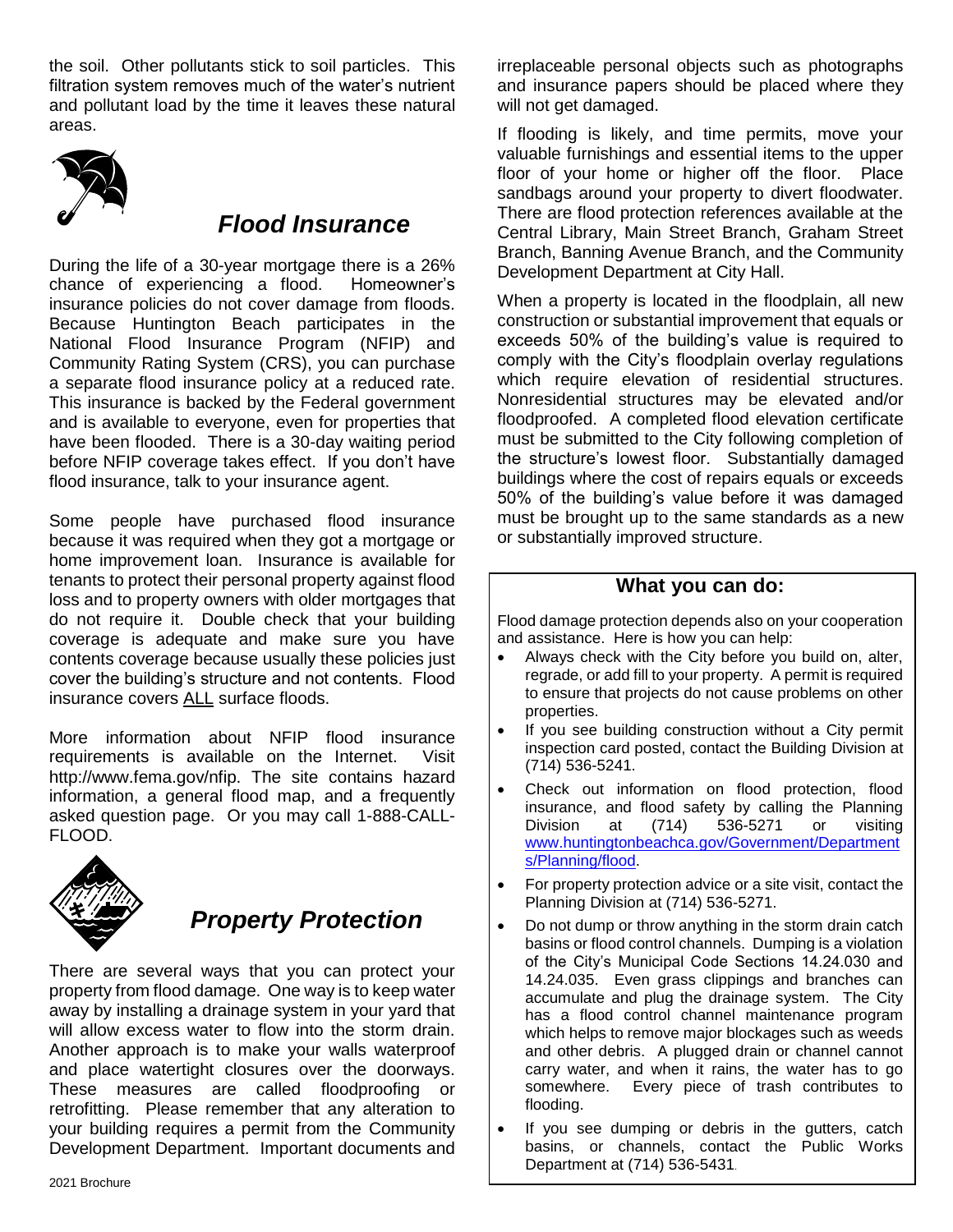